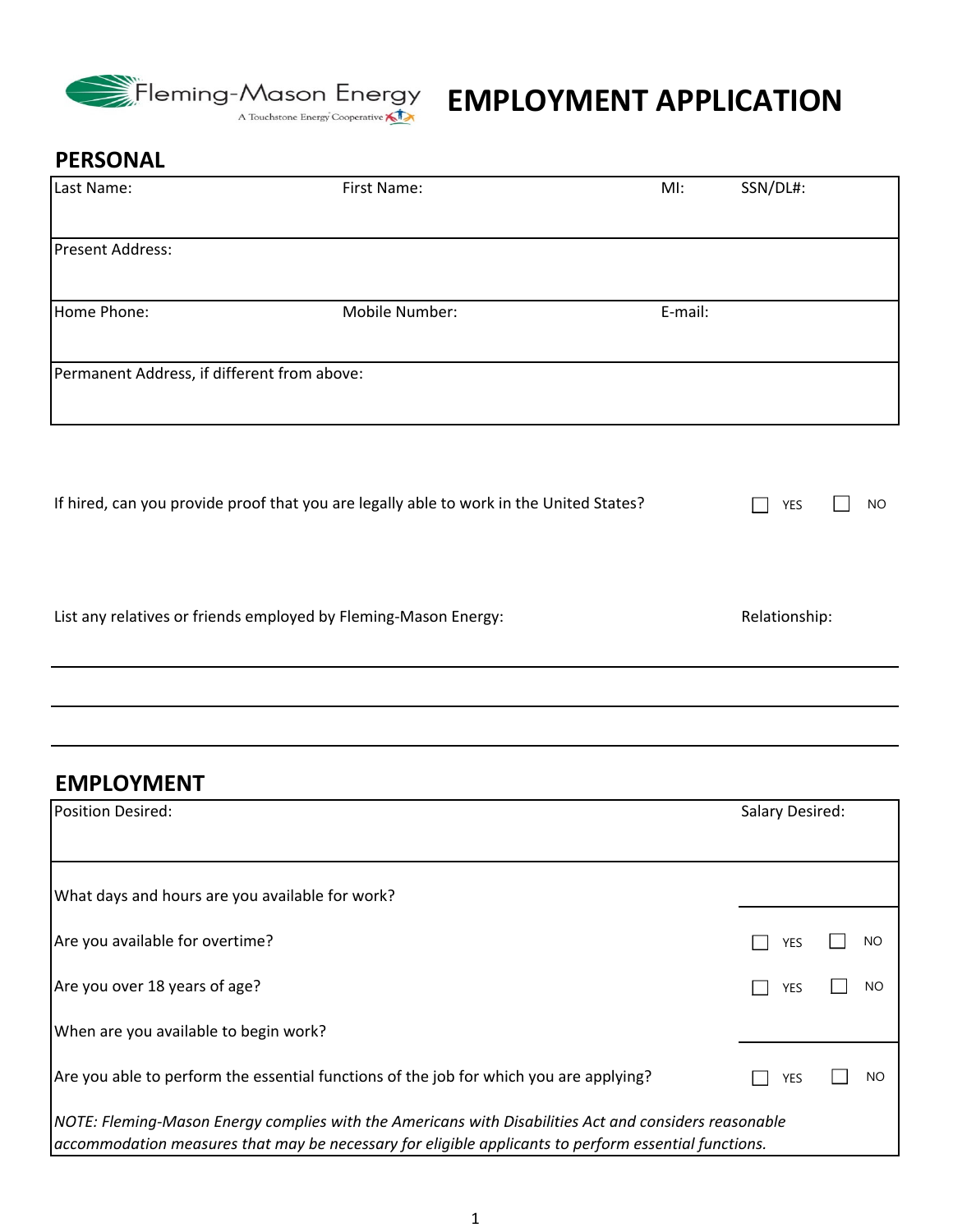

# **EMPLOYMENT APPLICATION**

#### **SKILLS**

What knowledge, specials skills, and/or individual capabilities do you have which especially prepare you for the position applied for?

#### **EDUCATION**

|                                              | NAME &          | # YEARS |                              | DEGREE/        | <b>MAJOR OR</b> |
|----------------------------------------------|-----------------|---------|------------------------------|----------------|-----------------|
|                                              | <b>LOCATION</b> |         | COMPLETED GRADUATED?         | <b>DIPLOMA</b> | FIELD OF STUDY  |
| HIGH SCHOOL/<br><b>TRADE</b><br>SCHOOL       |                 |         | YES<br><b>NO</b><br>$\sim$ 1 |                |                 |
| <b>BUSINESS/</b>                             |                 |         | YES                          |                |                 |
| <b>TECHNICAL</b><br>SCHOOL                   |                 |         | $NO$<br>$\sim$ 1             |                |                 |
|                                              |                 |         | YES<br>$\sim$                |                |                 |
| COLLEGE/<br><b>UNIVERSITY</b>                |                 |         | $NO$                         |                |                 |
| <b>OTHER</b><br><b>TRAINING</b><br>(EXPLAIN) |                 |         | YES<br>$NO$                  |                |                 |
|                                              |                 |         |                              |                |                 |

#### **EMPLOYMENT HISTORY**

Please account for all employments within the last seven (7) years, beginning with your current or most recent employer. In addition, please indicate any other experience which you believe is relevant to the position for which you are applying (e.g. volunteer experience, military service, experience gained over seven (7) years prior, etc.). Attach an additional sheet if extra space is needed.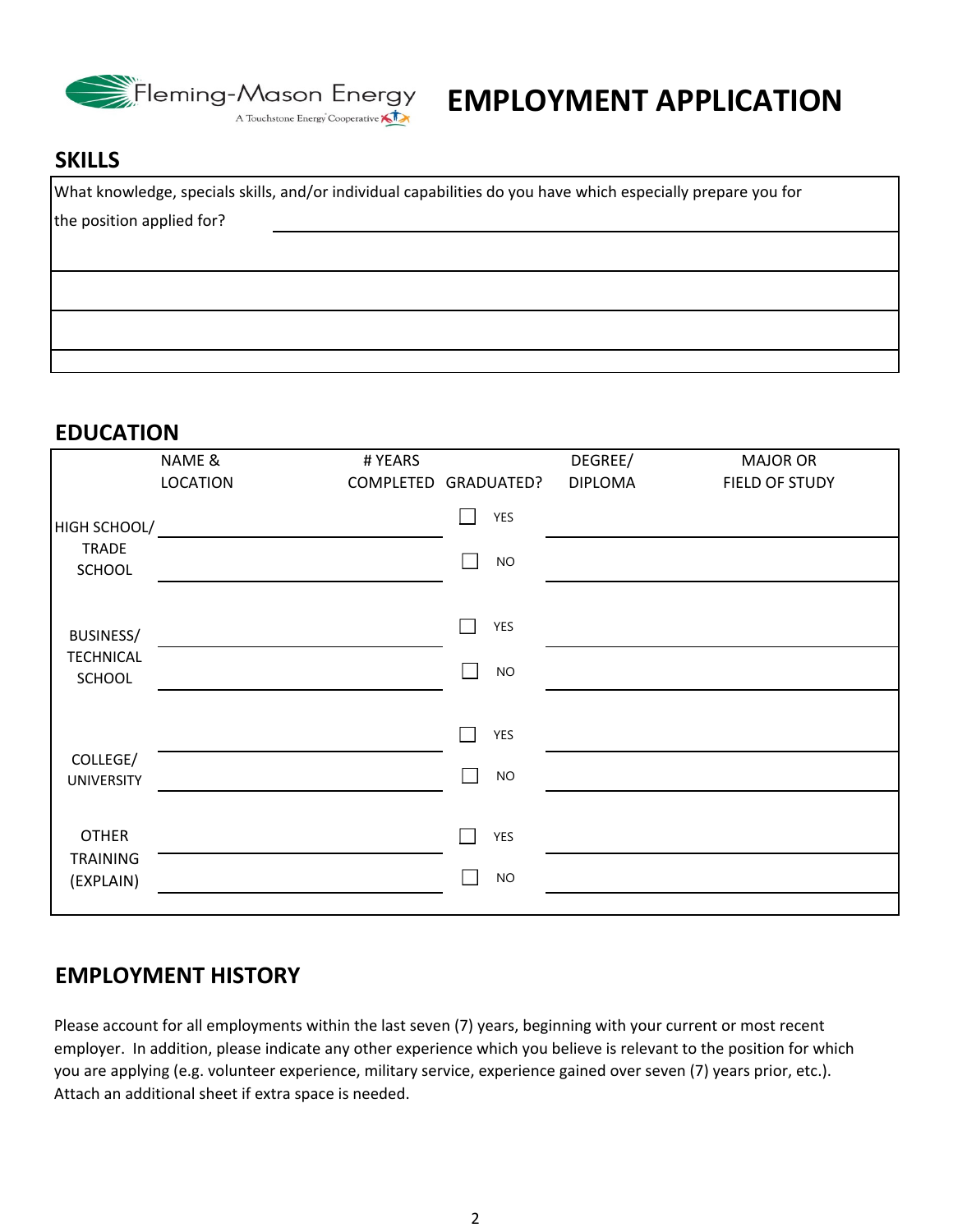

| Company:                |            |           | Telephone: |  |
|-------------------------|------------|-----------|------------|--|
| Address:                |            |           |            |  |
| Dates Employed:         |            |           |            |  |
|                         | From:      | To:       |            |  |
| <b>Starting Salary:</b> |            | per       |            |  |
| <b>Ending Salary:</b>   |            | per       |            |  |
| Job Title:              |            |           |            |  |
| Supervisor:             |            |           |            |  |
| Job Duties:             |            |           |            |  |
|                         |            |           |            |  |
|                         |            |           |            |  |
|                         |            |           |            |  |
|                         |            |           |            |  |
|                         |            |           |            |  |
|                         |            |           |            |  |
| Current Employer?       | <b>YES</b> | <b>NO</b> |            |  |
| May we contact?         | <b>YES</b> | NO        |            |  |
|                         |            |           |            |  |
|                         |            |           |            |  |
|                         |            |           |            |  |
|                         |            |           |            |  |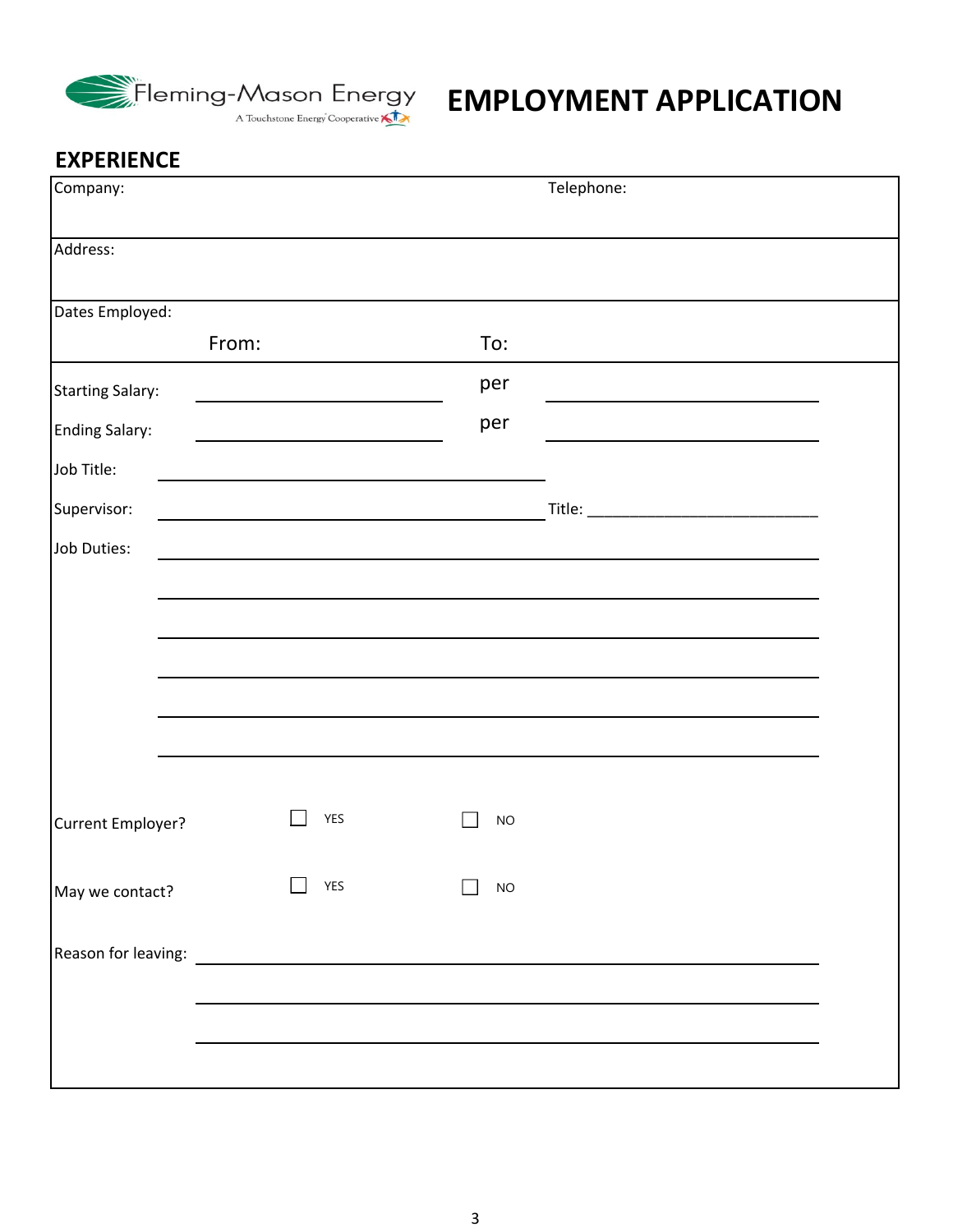

| Company:                |            |           | Telephone: |  |
|-------------------------|------------|-----------|------------|--|
| Address:                |            |           |            |  |
| Dates Employed:         |            |           |            |  |
|                         | From:      | To:       |            |  |
| <b>Starting Salary:</b> |            | per       |            |  |
| <b>Ending Salary:</b>   |            | per       |            |  |
| Job Title:              |            |           |            |  |
| Supervisor:             |            |           |            |  |
| Job Duties:             |            |           |            |  |
|                         |            |           |            |  |
|                         |            |           |            |  |
|                         |            |           |            |  |
|                         |            |           |            |  |
|                         |            |           |            |  |
|                         |            |           |            |  |
| Current Employer?       | <b>YES</b> | <b>NO</b> |            |  |
| May we contact?         | <b>YES</b> | NO        |            |  |
|                         |            |           |            |  |
|                         |            |           |            |  |
|                         |            |           |            |  |
|                         |            |           |            |  |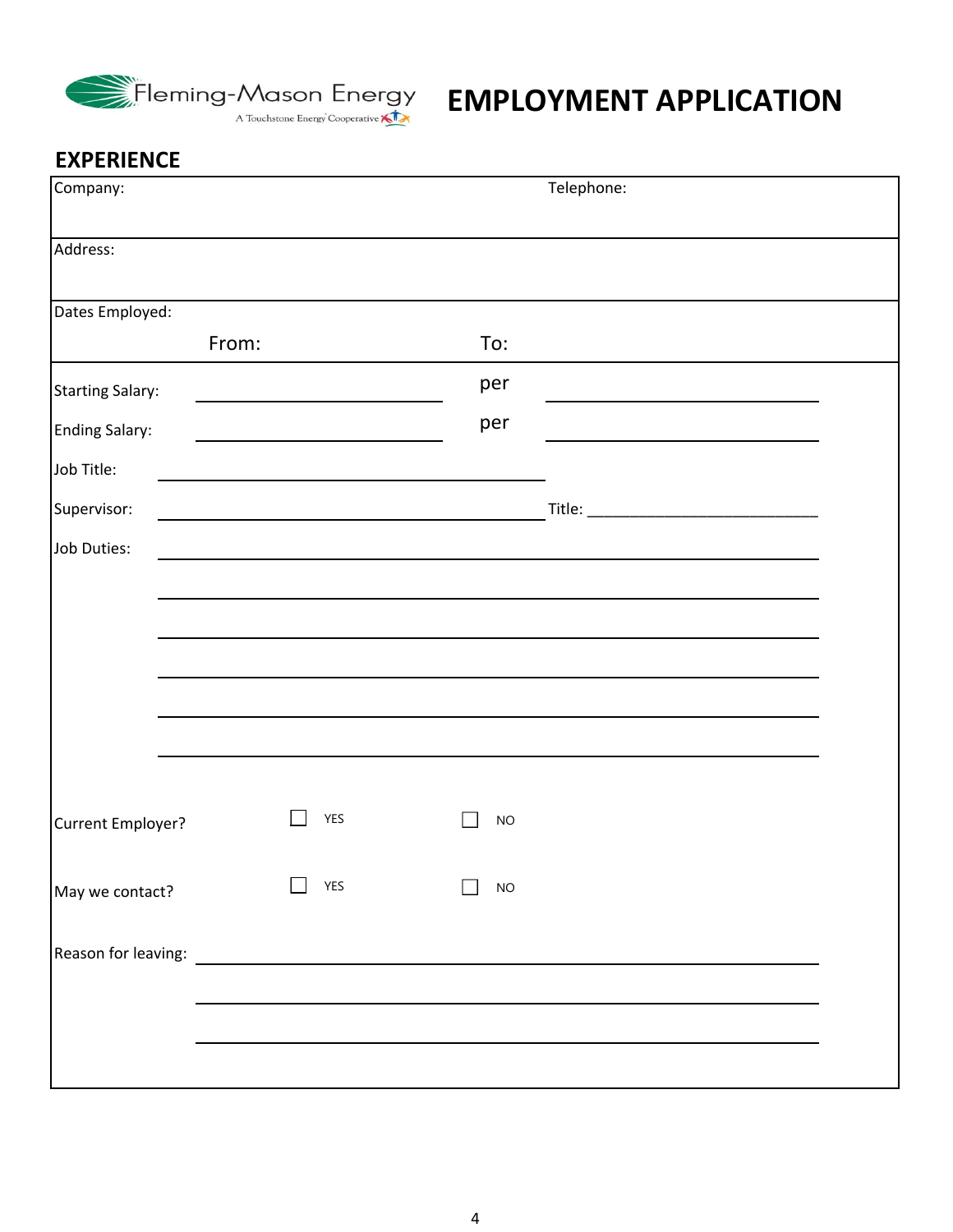

| Company:                |            |           | Telephone: |  |
|-------------------------|------------|-----------|------------|--|
| Address:                |            |           |            |  |
| Dates Employed:         |            |           |            |  |
|                         | From:      | To:       |            |  |
| <b>Starting Salary:</b> |            | per       |            |  |
| <b>Ending Salary:</b>   |            | per       |            |  |
| Job Title:              |            |           |            |  |
| Supervisor:             |            |           |            |  |
| Job Duties:             |            |           |            |  |
|                         |            |           |            |  |
|                         |            |           |            |  |
|                         |            |           |            |  |
|                         |            |           |            |  |
|                         |            |           |            |  |
|                         |            |           |            |  |
| Current Employer?       | <b>YES</b> | <b>NO</b> |            |  |
| May we contact?         | <b>YES</b> | NO        |            |  |
|                         |            |           |            |  |
|                         |            |           |            |  |
|                         |            |           |            |  |
|                         |            |           |            |  |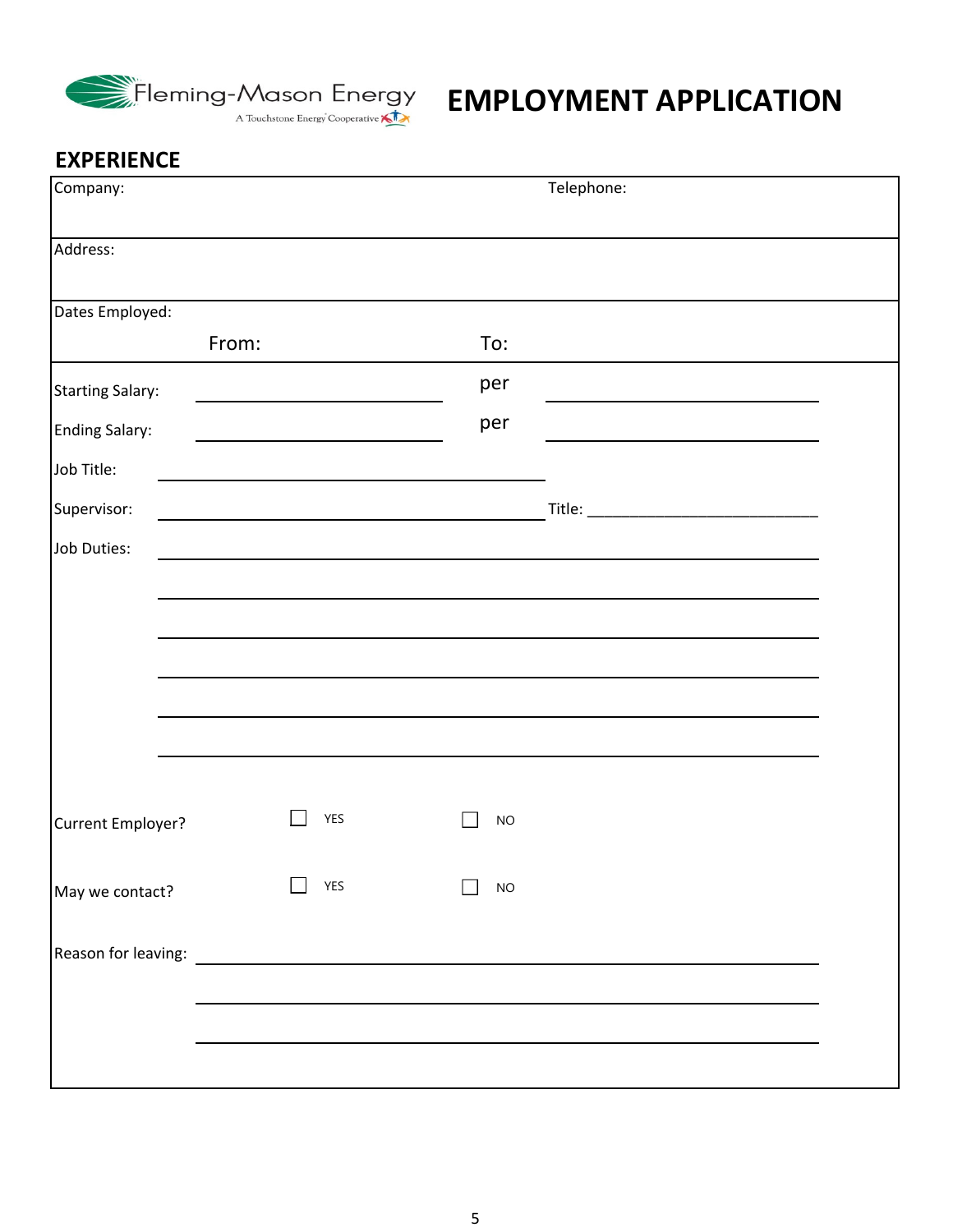

| Company:                |                                                                                                                      | Telephone: |  |
|-------------------------|----------------------------------------------------------------------------------------------------------------------|------------|--|
| Address:                |                                                                                                                      |            |  |
| Dates Employed:         |                                                                                                                      |            |  |
| From:                   |                                                                                                                      | To:        |  |
| <b>Starting Salary:</b> |                                                                                                                      | per        |  |
| <b>Ending Salary:</b>   |                                                                                                                      | per        |  |
| Job Title:              |                                                                                                                      |            |  |
| Supervisor:             |                                                                                                                      |            |  |
| Job Duties:             |                                                                                                                      |            |  |
|                         |                                                                                                                      |            |  |
|                         |                                                                                                                      |            |  |
|                         |                                                                                                                      |            |  |
|                         |                                                                                                                      |            |  |
|                         |                                                                                                                      |            |  |
|                         |                                                                                                                      |            |  |
| Current Employer?       | <b>YES</b>                                                                                                           | <b>NO</b>  |  |
|                         |                                                                                                                      |            |  |
| May we contact?         | YES                                                                                                                  | <b>NO</b>  |  |
| Reason for leaving:     | <u> 1989 - Jan Samuel Barbara, prima populație de la provincia de la provincia de la provincia de la provincia d</u> |            |  |
|                         |                                                                                                                      |            |  |
|                         |                                                                                                                      |            |  |
|                         |                                                                                                                      |            |  |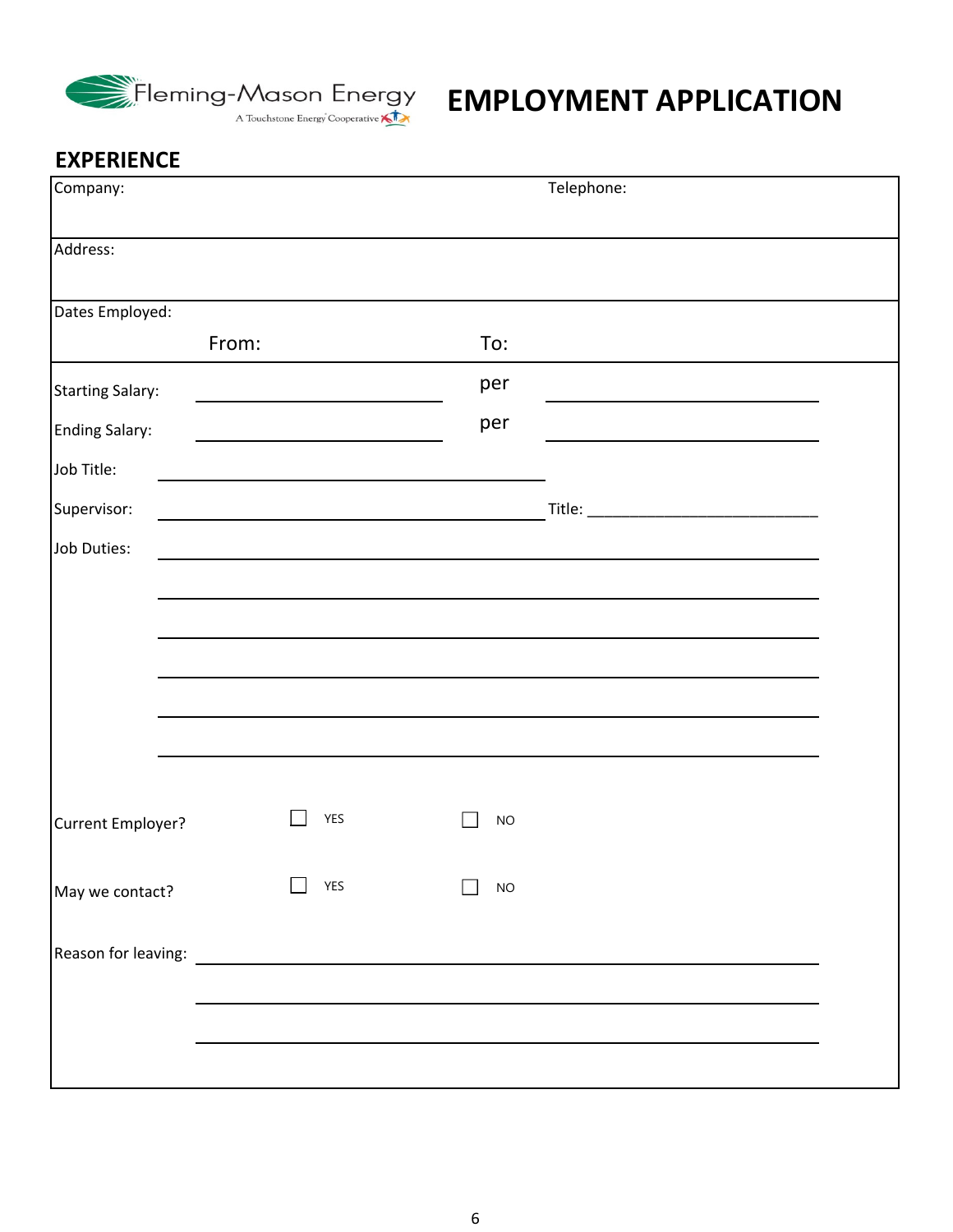

## **EMPLOYMENT APPLICATION**

#### **PERSONAL REFERENCES**

| Name: | Address: | Telephone: |
|-------|----------|------------|
| Name: | Address: | Telephone: |
|       |          |            |
| Name: | Address: | Telephone: |
|       |          |            |

Please list at least two (2) persons NOT related to you who have known you for at least five (5) years.

### This institution is an equal opportunity provider and employer.

in the form. Send your completed complaint form or letter to us by mail at U.S. Department of Agriculture, Director, Office of Adjudication, 1400 Independence Avenue SW, Washington, DC 20250‐9410, by fax at (202) 690‐7442 or by email at program.intake@usda.gov. If you wish to file a Civil Rights program complaint of discrimination, complete the USDA Program Discrimination Complaint Form, found online at http://www.ascr.usda.gov/complaint\_filing\_cust.html, or at any USDA office, or call (866) 632‐9992 to request the form. You may also write a letter containing all of the information requested